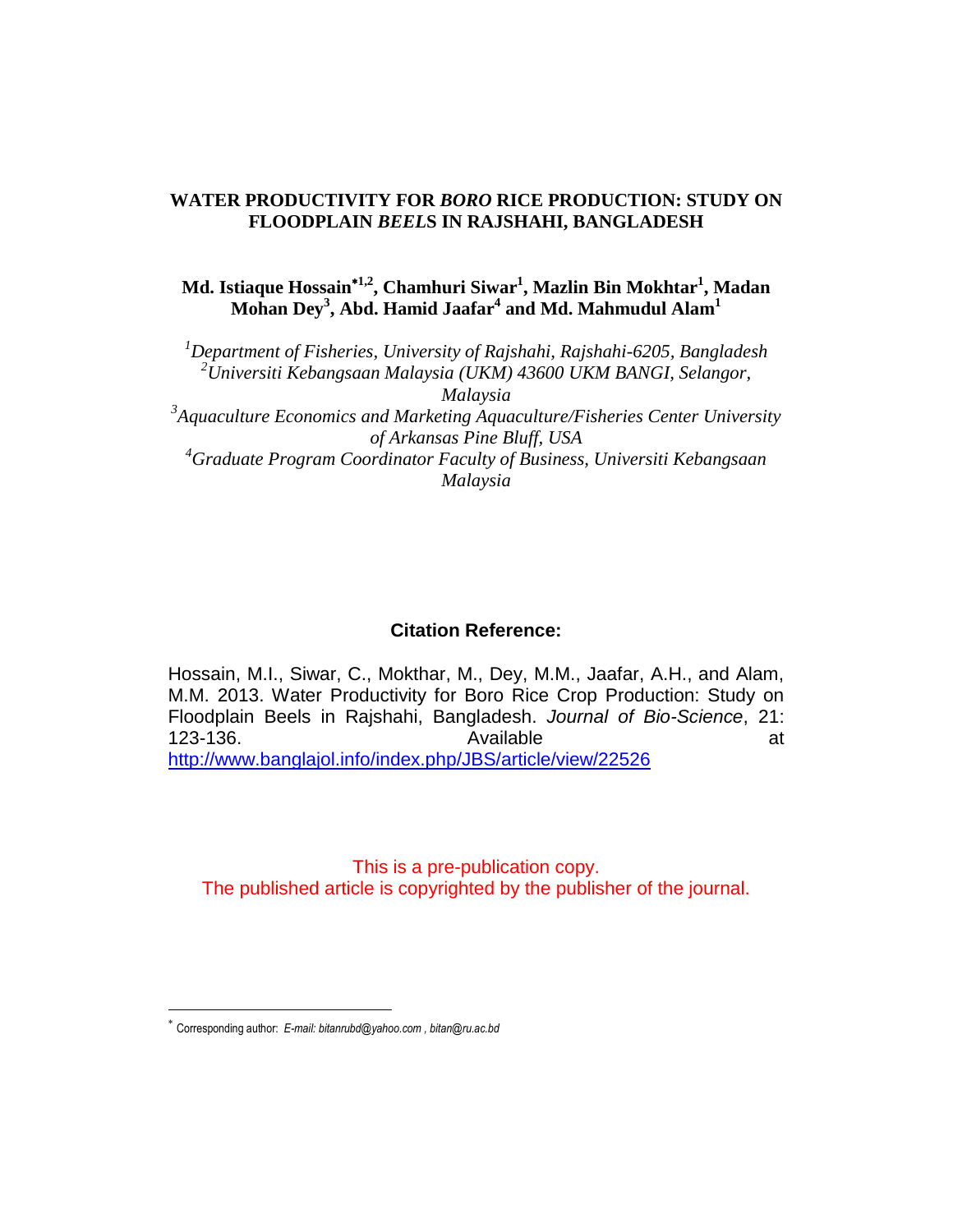# **WATER PRODUCTIVITY FOR** *BORO* **RICE PRODUCTION: STUDY ON FLOODPLAIN**  *BEEL***S IN RAJSHAHI, BANGLADESH**

## Md. Istiaque Hossain<sup>\*1,2</sup>, Chamhuri Siwar<sup>1</sup>, Mazlin Bin Mokhtar<sup>1</sup>, Madan Mohan Dey<sup>3</sup>, **Abd. Hamid Jaafar<sup>4</sup> and Md. Mahmudul Alam<sup>1</sup>**

*Department of Fisheries, University of Rajshahi, Rajshahi-6205, Bangladesh Universiti Kebangsaan Malaysia (UKM) 43600 UKM BANGI, Selangor, Malaysia Aquaculture Economics and Marketing Aquaculture/Fisheries Center University of Arkansas Pine Bluff, USA Graduate Program Coordinator Faculty of Business, Universiti Kebangsaan Malaysia*

## **Abstract**

**Context:** Water productivity is considered as an important indicator of Agriculture productivity because of the scarcity of freshwater. More yield or output against same or less amount of water has become the global interest.

**Objectives:** This study measures the productivity of water on the floodplain land in terms of *Boro* rice cultivation for two floodplain *beels* in Rajshahi Bangladesh.

**Materials & Methods:** For this study, the production and market price data were collected by direct observation based on 30 samples in the year 2006-07.

**Results:** This study found gross water productivity of rice yield as 0.47 kg m-3 in *beel* Mail and 0.43 kg m-3 in *beel Chandpur*. In monetary value, water productivity per cubic meter irrigation water were TK 5.65, TK 3.42 and TK 2.64 based on gross return, net return considering cash costs and net return considering full costs in *beel* Mail. In *beel Chandpur* these values were TK 5.19 m-3 , TK 2.87 m-3 and TK 2.14 m-3 , respectively. The usage of average irrigated water in the *boro* rice farms were estimated 10730.05 m-3 and 11236 m-3 with an average production of yield 4992.95 kg and 4783.20 kg in *beel* Mail and *beel Chandpur*. Statistical result shows that keeping irrigation water constant, a 1% increase of *boro* rice yield will increase water productivity at 0.916% in *beel* Mail and 0.972% in *beel Chandpur*. The water productivity in *beel* Mail was 4.65% higher than *beel Chandpur* due to the intervention of community based fish culture management.

**Conclusion:** The findings of this study will help to govern and improve production by proper utilizing floodplain lands.

**Keywords:** water productivity; *Boro* production; Floodplain; Bangladesh; *beel*.

### **Introduction**

 $\overline{\phantom{a}}$ 

Water productivity (WP) generally refers to productivity against unit amount of water used. So it implies to efficient water use that can be increased by either producing more output per unit of water used or by reducing water losses or by the combination of both. Therefore, the concept of WP in Agricultural production systems has focused on 'producing more food with the same water resources' or 'producing the same amount of food with less water resources'.

Freshwater resources are facing increased competition among a multitude of users (Pimentel *et al.* 2004, Rijsberman 2006). In this water scarcity conditions, the limited available water should be used more efficiently (Bessembinder *et al*. 2005). There are two key challenges in front of Agriculture- food production needs to enhance for rapidly growing world population and this demand needs to be fulfilled under decreasing water resources. FAO's (2003) report on World Agriculture: towards 2015/30 projects mentioned that global food production will need to increase by 60% to close nutrition gaps, cope with the population growth and accommodate changes in diets over the next three decades. Water withdrawals for Agriculture

Corresponding author: *E-mail: bitanrubd@yahoo.com , bitan@ru.ac.bd*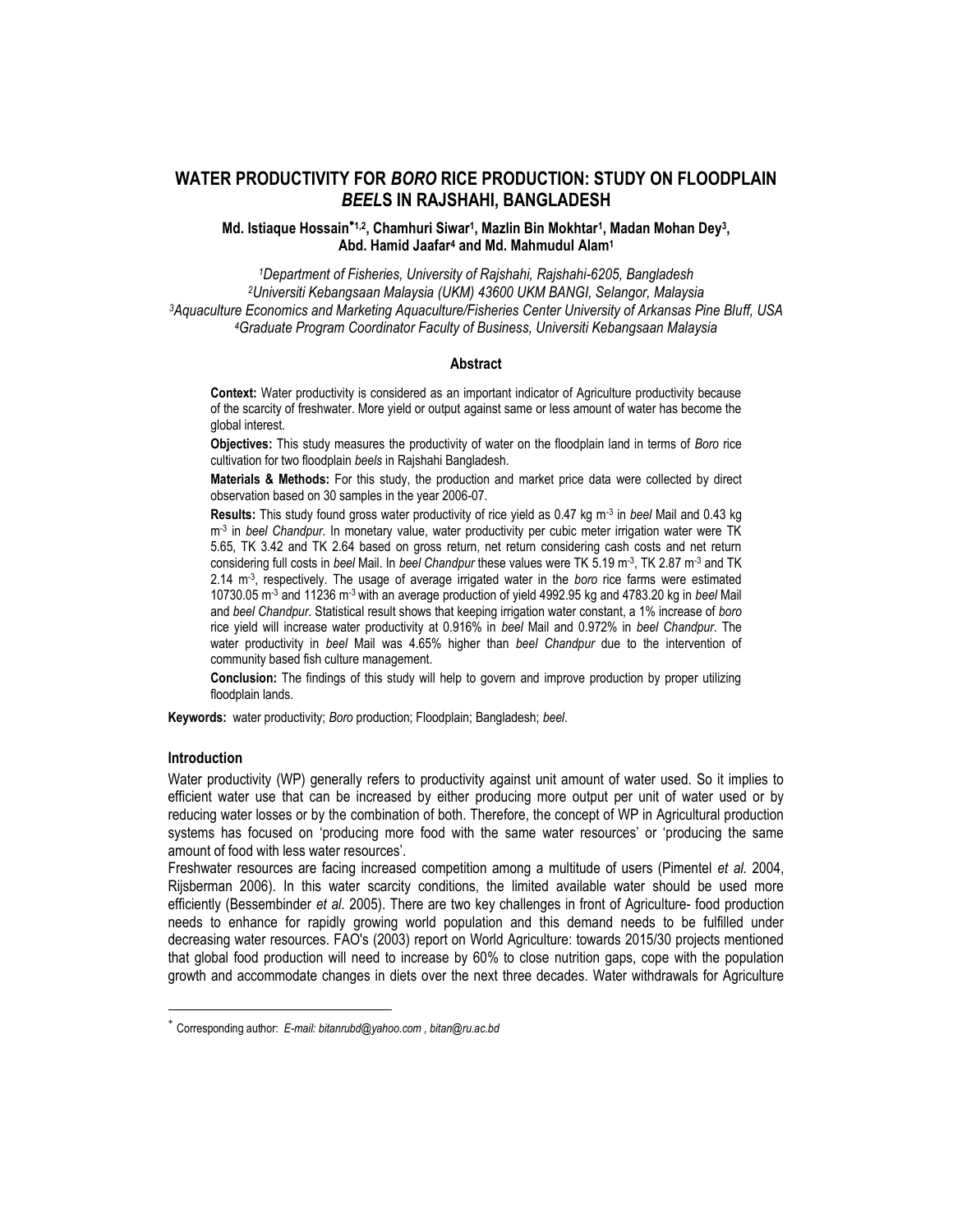are expected to increase by some 14% in that period, representing an annual growth rate of 0.6%, down from 1.9% in the period 1963-1999. Much of the increase will take place on arable irrigated land, forecast to expand globally from some 2 million sq. km to 2.42 million sq. km. In a group of 93 developing countries water use efficiency in irrigation, i.e. the ratio between water consumption by crops and the total amount of water withdrawn, is expected to grow from an average 38% to 42%.

To meet up the food shortage, it is needed to produce more food from limited water by increasing WP(Dugan *et al.* 2006, Guerra *et al.* 1998). Molden and Saktivadivel (1999) define WP as the value or weight obtained per unit of water used or consumed. Sharma (2006) also defines productivity of water as the benefits derived from use of water and is most often given in terms of mass of produce, or its monetary value, per unit of water. According to him, WP is dependent on several factors, including crop genetic material, water management practices and the economic and policy incentives to produce. Integrated Water Management Institute (IWMI) researchers have been of the view that this definition is scale dependent. For a farmer, it means getting more crops per drop of irrigation water. But at a regional, basin or a country level WP means getting more value per unit of water resources used. Increasing WP is then the business of several actors working in harmony at plant, field, irrigation-system and river basin levels (Sharma 2006). Various stakeholder groups define WP differently according to water use. Molden (1997) defines WP as 'crop production' per unit ‗amount of water used'. It can be further defined in several ways according to the purpose, scale and field of analysis (Bastiaanssen *et al.* 2003, Molden *et a*l. 2001).

Some researchers have focused on measuring crop WP values, calculated as the ratio of yield over evapotranspiration, at crop or field level for different crops. Zawrat and Bastiaanssen (2004) reviewed 84 literatureswhich are not older than 25 years and found profound variations of crop WP for unit amount of water depletion. The range of crops WPis very wide (wheat, 0.6–1.7 kg m<sup>-3</sup>; rice, 0.6–1.6 kg m<sup>-3</sup>; cottonseed, 0.41–0.95 kg m−3; cottonlint, 0.14–0.33 kg m−3 and maize, 1.1–2.7 kg m−3) and thus offers tremendous opportunities for maintaining or increasing agricultural production by 20–40% less water resources.

Different economic WP was also found by authors in various crops.Molden *et al.* (1998) and Molden *et al*. (2001) found economic WP for wheat crop in South East Asia ranging from \$0.07 to \$0.17 per m<sup>3</sup> irrigation water. Whereas Merrett (1997) found, economic WP in Jordan ranged from \$0.03 m<sup>-3</sup> for wheat to \$0.3 m<sup>-3</sup> for potato. Thus the WP values differ by crops, environment, socioeconomic condition and farming pattern.

Wetlands are important ecosystem that supports a wide range of biodiversity and provides numerous benefits. These wetlands, especially the flood prone ecosystems have the potential to be utilized for WPenhancing measures. Floodplain is a low lying flat land which is adjacent to a stream or river that experiences occasional or periodic flooding (Powell , 2009). It is a dry area susceptible to being inundated by water from any natural resource. Some places, like Bangladesh, farmlands that become flooded (over 1 meter depth) during wet season are known as floodplain. *Beel* is a very common form of floodplain area in the Ganga-Brahmaputra floodplains of the states of West Bengal, and Assam in India and in Bangladesh. It is formed by inundation of low lying lands during flooding, where some water gets trapped even after flood waters recede back from the floodplains. It also may be caused by rain water during monsoon season. There are two types of *beel*s viz., the seasonal *beel*s which dry-up annually and the perennial *beel*s which retain water round the year. *Beel*s may be formed from great river when the mainstream of the river changes the direction leaving a remnant. Again this can be formed as a result of silt deposition in the river bed which makes the river to flow with two parallel streams leaving a land in between. The land between a pair of parallel rivers then forms a ditch or depression which is converted to *beel* during flooding (Alam & Hossain 2007).

Bangladesh has one of the largest and richest floodplain lands in the world (Rahman, 1989, Tsai *et al.* 1993). In Bangladesh 80% of the total land area are said to be floodplain. 60% of the country is less than six meters above sea level (Hofer & Messerli 1997). During the rainy season (July -September) huge quantity of water, enter the country on its way to the Bay of Bengal. At the same time about 90% of annual rainfall also occurs.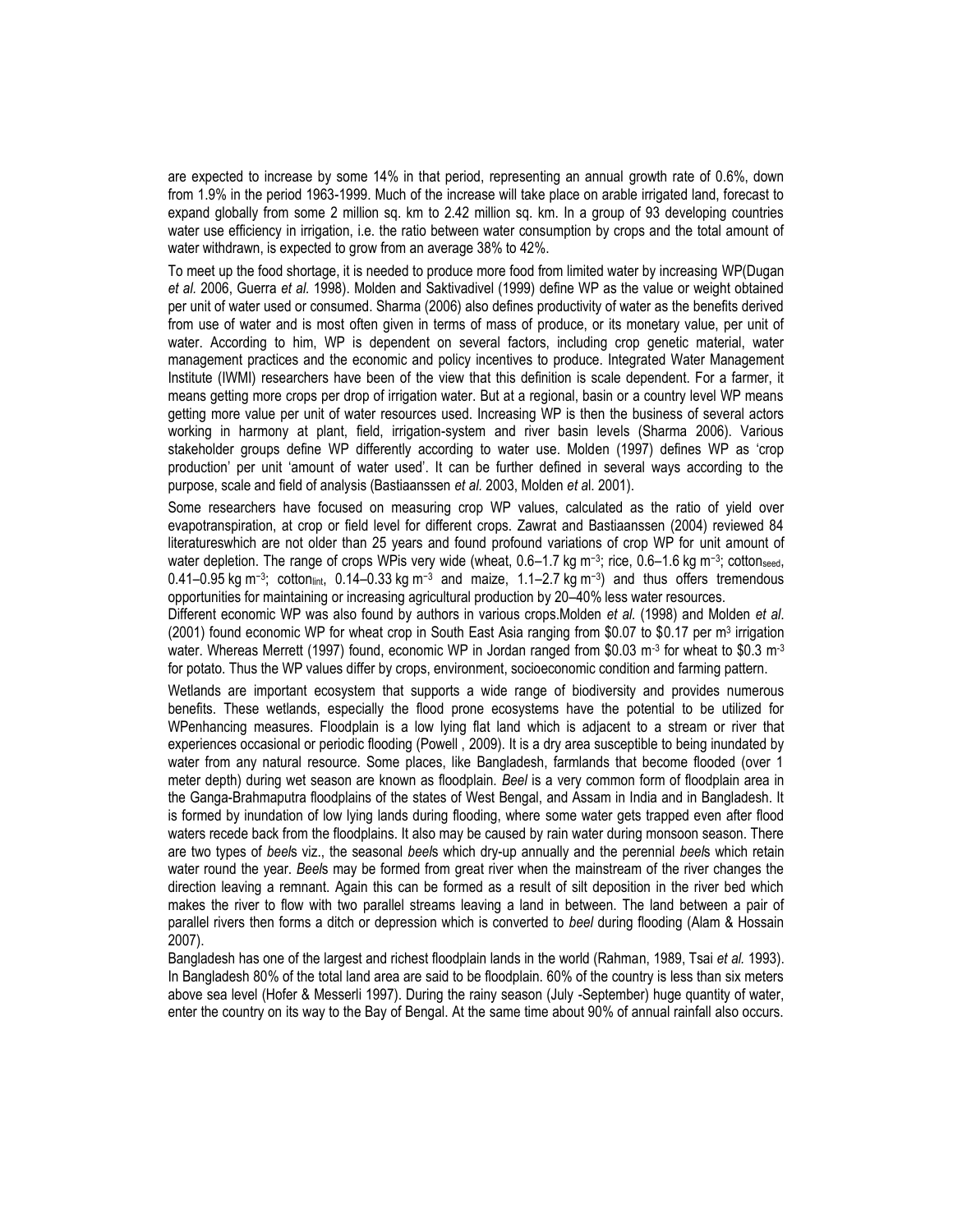For this reason, two thirds of Bangladesh is vulnerable to flooding and almost every year a third to a quarter of the country goes under water (Nishat, 1990). More than half of rice land in Bangladesh (10.2 million hectares) is flooded to the depth of more than 50cm during the rainy season (IFAD &World Fish Center 2002). In 1986, the Master Plan Organization (MPO) for National Planning estimated the Net Cultivable Area (NCA) of Bangladesh to be 9,562,402 hectares, out of which 6,300,723 hectares were said to be floodplains susceptible to annual submersion to different depths. Whereas, Welcomme (1979) estimated 9,300,000 hectares of floodplain area in Bangladesh, which includes 2,834,000 hectares of paddy fields.

Therefore, proper utilization of water is very important for sustainable Agriculture and rural economic development. At the same time, new policies and initiatives are required for the adaptation of WP enhancing measures (FAO 2001). With this view in mind, assessment of WP of seasonal floodplain water body is very potential to produce more food from the same water resources. Therefore this study is an attempt to fill up the knowledge gap through measuring the productivity of water of the floodplain land in terms of rice production based on two *beels* in Bangladesh.

# **Methodology**

# **Study Area**

The study was conducted on two *beel*s which are situated in Mohanpurupazila of Bangladesh. Mohanpur is a - upazila under Rajshahi district. It is situated between 240 28' and 240 38' North latitude and between 880 34' and 88<sup>0</sup> 43' east latitude having an area of 162.65 sq km (figure 1).



**Fig. 1.** Study areas in Mohanpur upazila Source[: http://banglapedia.search.com.bd/HT/N\\_0049.htm](http://banglapedia.search.com.bd/HT/N_0049.htm)

The *beel* Mail is an open *beel* that is shallow depressions where land is converted to Agriculture while permanent water is limited to deeper areas during dry season (Thompson et al. 1999) connected nearby a local Shiba River, which further connected to Padma river basin. This floodplain *beel* is mainly privately owned lands with total 100 hectare area of which 15 hectare government *Khas* lands having water availability for 5-6 month. After flood draw down the *beel* completely drains out the water during dry season leaving fertile land suitable for rice cultivation. Melandi, Goalpara, Dangapara and Moheskundi villagers are the main beneficiaries of this *beel*.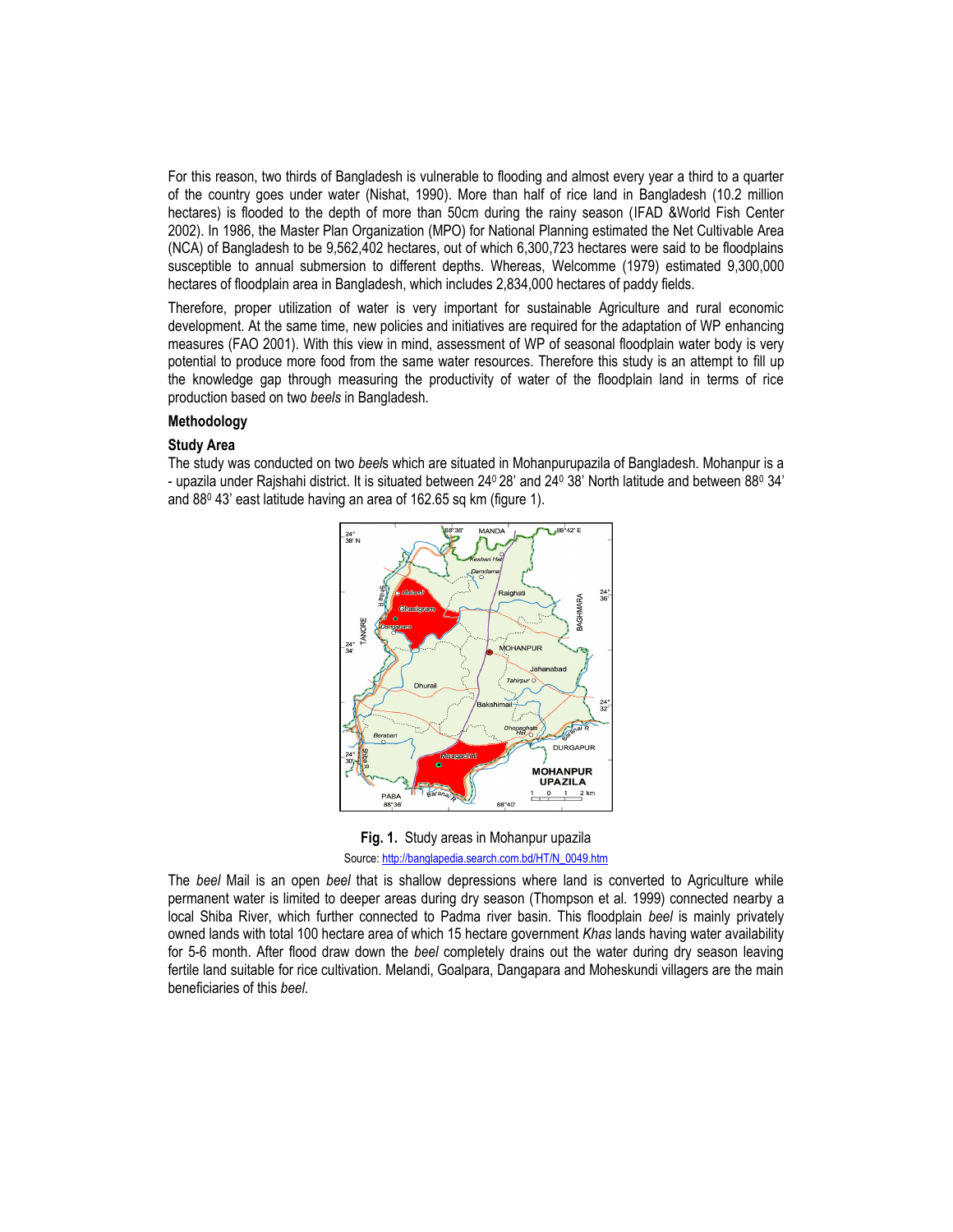The *beel* Chandpur is also mostly privately owned lands with total 202.43 hectares of land of which 9.15 hectares of land are Government's khas land. The depth of water is 1.5 to 3.5 meters having 5-6 months of water during the wet season. This *beel* is connected with Barnoi River, which further connected to Padma basin. Farmers mainly grow *Boro* rice at the dry season and some are growing Amon crops in the low level area during the wet season. There are 5 villages surrounding the *beel* area namely Batupara, Horiphala, Chandpur, Chuniapara and Nondonhut.

## **Data Collection**

In the study *beel*s farmers started *Boro* rice cultivation in Decem*ber* 2006. The land soaking, land preparation and transplantation of each site were done from 3<sup>rd</sup> week of December to 2<sup>nd</sup> week of January 2007. The growth of rice crop was seen from 2<sup>nd</sup> or 3<sup>rd</sup> week of January to 3<sup>rd</sup> or 4<sup>th</sup> week of April 2007. As a sample of 30 farms were taken at each site for monitoring production, and the yields were valued with prevailing market price. Irrigation and rainfall water were normally used for rice crop cultivation, but the rainfall water was found to be very negligible for *Boro* rice crop cultivation during dry season. So the amount of rainfall water and nonbeneficial water consumption (loss of water for irrigation system) in rice farms were not considered for measuring WP in this study.

The monitoring of WP by *boro* rice yield at dry season was divided into two parts, direct observation and interview of landowners of various *boro* rice farms for inputs and outputs of rice production and direct observation of irrigated water amount in rice fields.

Data collection was done separately for large farms, medium farms and small farms, and during four periods namely seedling, land preparation, weeding and harvesting periods. However, 11 visits were done for irrigation water amount monitoring at rice fields during land soaking, vegetation phage, production phage and ripening phage. Production of rice yield and irrigated water application per unit area of rice farms were estimated by interviewing the farm households as well as observing the amount of irrigation water application at the farm level. Per hectare average yield of *boro* rice crop was estimated by the total production *boro* rice yield divided by the total cultivable area in sample rice farms. If the depth of irrigation water per hectare is 1mm, it is then considered that  $10<sup>3</sup>$  m water has been used per hectare for irrigation purpose.

## **Models and Estimations**

Water use efficiency (WUE), irrigation efficiency (IE), and water productivity (WP) has been defined according to use, field of research and stakeholder. Crop physiologists defined WUE as carbon assimilated and crop yield per unit of transpiration (Viets, 1962), and then later as the amount of produce (biomass or marketable yield) per unit of evapotranspiration (ET). Taking into account that photosynthesis (and thus dry matter yield) and transpiration are related through the diffusion process of  $CO<sub>2</sub>$  and H<sub>2</sub>O, the efficiency of crop water use has been defined as,

Water efficiency = 
$$
\frac{Dry\,meter\,growth\,rate}{Transpiration\,rate} = \frac{Y\,(kg^{-1}\,d^{-1})}{T\,(mm\,d^{-1})}
$$
 (1)

Irrigation specialists have demonstrated the term WUE to describe how effectively water is delivered to crop sand to indicate the amount of water wasted. But this concept provides only a partial view because it does not indicate the benefits produced, nor does it specify that water lost by irrigation is often reused by other uses (Seckler et al. 2003). In daily irrigation practices, WP is a more applicable term in equation 1, as it assimilates the rate of dry matter yield and transpiration over time, i.e. denoted as Y and T respectively.

$$
WP_T = \frac{Y (kg ha^{-1})}{T (mm)} \to \frac{Y (kg ha^{-1})}{T (m^3 ha^{-1})} \to kg m^{-3}
$$
 (2)

Where, 1 mm is equivalent with 10 m<sup>3</sup> ha<sup>-1</sup>. When applying irrigation at field scale, it is generally difficult to distinguish plant transpiration T (mm) from soil evaporation E (mm). Hence, instead of WP<sub>T</sub>, WP<sub>ET</sub> may be used (Molden, 1997, Molden *et al.,* 2001; Droogers & Bastiaanssen, 2002, Kijne *et al.*, 2003):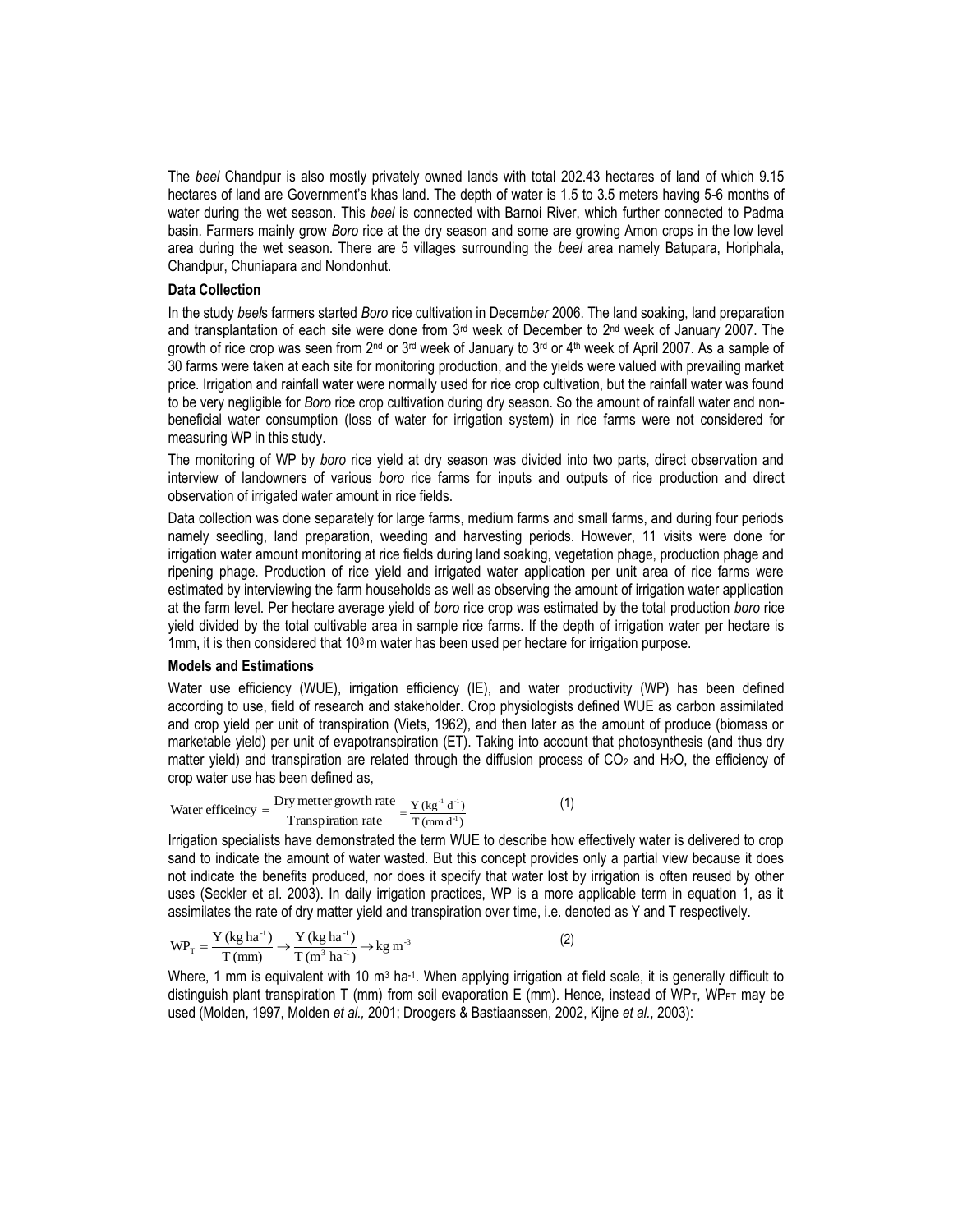$$
WP_{ET} = \frac{Y (kg ha^{-1})}{ET (m^3 ha^{-1})} \rightarrow kg m^{-3}
$$
 (3)

Where ET is the evapotranspiration of 'crop  $+$  soil'. Total dry matter yield Y may also be transformed into marketable yield, i.e. Y<sub>M</sub>. If the amount of irrigation and precipitation water is considered as 'water use of the crop' then WPI+P may be used,

$$
WP_{I+P} = \frac{Y (kg ha^{-1})}{[I+P](m^3 ha^{-1})} \to kg m^{-3}
$$
 (4)

Where I stands for amount of seasonal irrigation and P for the seasonal precipitation. Where ER (effective rainfall) is very negligible resulting in very low precipitation like arid regions or for dry season crop, WPI+P maybe converted to WP<sup>I</sup> (Vazifedoust *et al.,* 2008)

$$
WP_{I} = \frac{Y (kg ha^{-1})}{I (m^{3} ha^{-1})} \to kg m^{-3}
$$
 (5)

At the field scale classical WP indicator is crop output and total water supplied (irrigation and effective precipitation) to the field as because it is more appropriate and easy to interpret by management (Senzanje *et al*., 2005). As the farmer is mainly interested in the economic yield of the crop, WP may be expressed in terms of money as,

$$
WP_s = \frac{(\$ \ kg^{-1})(\ kg \ ha^{-1})}{ET \ (m^3 \ ha^{-1})} \to \$ m^{-3}
$$
 (6)

So WP measurement is straight forward in crop per drop analysis, which analyzes output (benefit quantity or value of product), over quantity of input (volume of depleted water). So in dry season, productivity from rice cultivation is expressed by rice yield. The equation 7 measures the WP of crops in physical terms as,

 $WP_y = \frac{Q_y}{WC}$ 

Where,

 $WP<sub>y</sub>$  = water productivity in terms of crops yield

 $Q_y$  = yield of crop as physical units<br>WC = consumption of depleted wate

= consumption of depleted water, expressed in cubic meters

That is, physical productivity is the quantity (Qy) of product per unit quantity of depleted water. The equation 8 measures the WP in terms of value as:

 $WP_y = \frac{Q_v}{WC}$ 

(8)

(7)

Where,<br>WP<sub>v</sub>

= water productivity in monetary terms of crop

 $Q_V$  = gross/ net value of yield output in monetary terms<br>WC = consumption of depleted water, expressed in cubio

= consumption of depleted water, expressed in cubic meters

Again, it is evident that equation 8 is the more suitable measure in case of multi-product outputs. The value of output, *QV*, is the summation of values of different products resulting from application of unit amount of water.

The WP of rice crop in physical terms as,

$$
WP_y (Kg m^{-3}) = \frac{Q_y (Kg)}{WC(m^3)}
$$
\n(9)

$$
WC (m3) = BWC + NBWC
$$
 (10)

Where,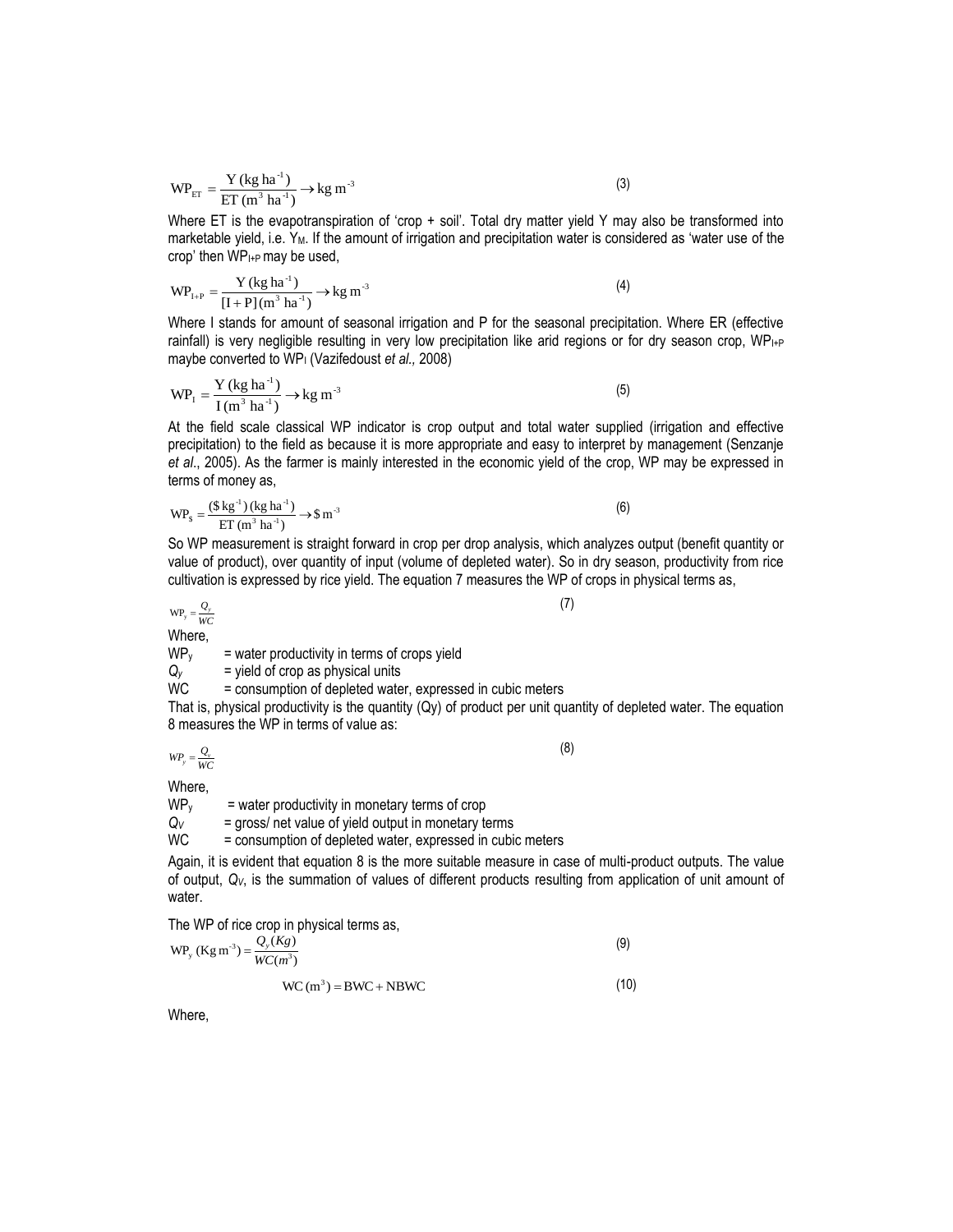- WP<sup>y</sup> *=* water productivity in physical units in terms of rice yield
- $Q<sub>y</sub>$  = yield of rice crop, usually expressed in Kg
- $WC = consumption of depleted water, expressed in cubic meters$
- BWC = beneficial water consumption in cubic meter

NBWC= Non-beneficial water consumption in cubic meter

The WP of rice crop in terms of value:

 $WP_y (TKm^{-3}) = \frac{Q_{v1} (TK) + Q_{v2} (TK)}{WC (m^3)}$ 

(11)

Where,

| WP <sub>y</sub> | = water productivity in terms of monetary valued |
|-----------------|--------------------------------------------------|
| $Q_{V1}$        | = value of net return by rice yield              |
| $Q_{V2}$        | = value of net return of by product              |
| WC              | = consumption or depleted water                  |

That is, WP is the value of product per unit quantity of depleted water. The same equation is also applicable for measuring WP of by product of crop. It is evident that equation 11 is the more suitable measure in case of multi-product outputs. The value of output, *QV*, is the summation of values of different products resulting from application of water.

This study used the WP by *boro* rice crop at farm level which was estimated by output of rice yield and it was by product with per cubic meter of irrigation water based on equation 9 to 11.

## **Assessment of Water Productivity Measurement of Cost of Production**

For producing *boro* rice per hectare average costs were calculated from sampled farms of *boro* rice in *beel* Mail and *beel Chandpur*. Per hectare full costs were calculated TK 31168.74 and TK 33237.94 for *beel* Mail and *beel Chandpur,* respectively by adding up all sorts of costs involved in producing rice crop. Whereas, per hectare cash variables costs for *boro* rice were estimated TK 24313.14 and TK 25667.59 which comprised 78% and 77.22% of total costs for *beel* Mail and *beel Chandpur*, respectively (Table 1). Irrigation water cost was found to be the most important cost as 24% and 22% for *beel* Mail and *beel Chandpur,* respectively.

In the winter season, *boro* rice crop is dependent on irrigation because of minimum or negligible rainfall. Without assured irrigation, the production cannot be expected high for this crop. Irrigation cost (calculated based on land size that is 33 decimal land= TK 1000 per season) found to be most important cost for *boro* rice production ranging from 22-24% of total production cost. The costs of irrigation water depend on number of irrigation required for crop cultivation. Among the sample crop farms, per hectare average costs of irrigation were TK 7488.88 in *beel* Mail and TK 7456.04 in *beel Chandpur* (Table 1).

| <b>Items</b>         |            | Mail Beel                | Chandpur Beel |                          |  |
|----------------------|------------|--------------------------|---------------|--------------------------|--|
|                      | Value (TK) | % total cost             | Value (TK)    | % total cost             |  |
| <b>Cash expenses</b> | 24313.14   | 78.00                    | 25667.59      | 77.22                    |  |
| Hire Labour cost     | 6652.84    | 21.34                    | 7228.35       | 21.75                    |  |
| Fertilizers          | 5561.00    | 17.84                    | 5514.04       | 16.59                    |  |
| <b>DAP</b>           | 2705.00    | $\overline{\phantom{a}}$ | 2579.70       | $\overline{\phantom{a}}$ |  |

**Table 1.** Economic analysis of per hectare *boro* rice production in seasonal *beels.*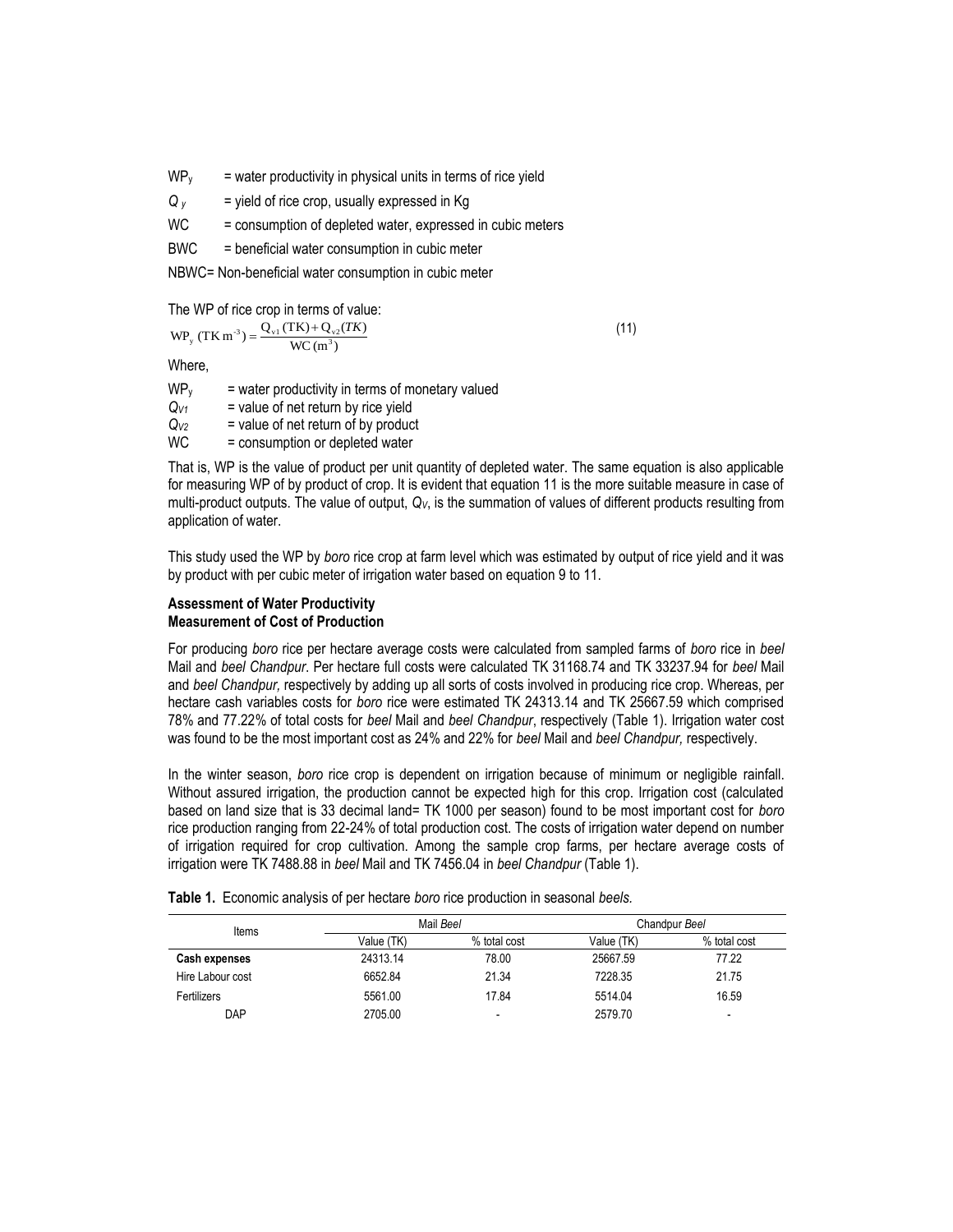| Urea                          | 1737.00  | ٠     | 1507.24  |       |
|-------------------------------|----------|-------|----------|-------|
| MP                            | 1119.00  | ٠     | 1354.90  |       |
| Cow dung                      | 0        | ٠     | 72.20    |       |
| Cost of seeds                 | 1562.93  | 5.01  | 1551.84  | 4.67  |
| Tractor use                   | 2246.75  | 7.21  | 3059.06  | 9.20  |
| Pesticides                    | 800.83   | 2.57  | 858.27   | 2.58  |
| Water cost                    | 7488.80  | 24.03 | 7456.04  | 22.43 |
| Non cash expenses             | 6855.60  | 22.00 | 7570.34  | 22.78 |
| Lease values of land          | 5625.03  | 18.05 | 5624.41  | 16.92 |
| Family labour                 | 774.55   | 2.49  | 1464.57  | 4.41  |
| Interest on operating capital | 456.02   | 1.46  | 481.36   | 1.45  |
| Full cost (TK)                | 31168.74 | 100   | 33237.94 | 100   |

Source: Field survey data

Human labour cost is one of the most important variables input in the production process. Labour cost was found to be second most important production cost of *boro* rice cultivation. Both hired and family supplied labours were used for seedling, land preparation, plantation, fertilizers and pesticide uses, weeding and harvesting, threshing and carrying and drying and storage for production of *boro* rice crop (Table 1). To determine total labour cost unpaid family labour cost was taken into account. Table 2 shows the operationwise distribution of family and hired labour for per hectare crop production. For dry seasons per hectare crop production total hired labour cost was TK 6652.84 (21.34% of total cost) and family labour cost was TK 774.55 (2.49% of total cost) in *beel* Mail. In *beel Chandpur* for per hectare crop production total hired labour cost was TK 7228.35 (21.75% of total cost) and family labour cost was TK 1464.57 (4.41% of total cost).

|  |  | Table 2. Operation wise distribution of human labour costs for boro rice production. |  |  |  |  |  |
|--|--|--------------------------------------------------------------------------------------|--|--|--|--|--|
|--|--|--------------------------------------------------------------------------------------|--|--|--|--|--|

|                                    |     |               | Mail beel |             | Chandpur Beel |               |             |       |
|------------------------------------|-----|---------------|-----------|-------------|---------------|---------------|-------------|-------|
| Operations                         |     | Family labour |           | Hire labour |               | Family labour | Hire labour |       |
|                                    | TΚ  | $\%$          | TΚ        | $\%$        | TΚ            | $\%$          | ΤK          | $\%$  |
| Land preparation                   | 336 | 43.35         | 807       | 12.13       | 603           | 41.16         | 1478        | 20.45 |
| Transplanting                      | 78  | 10.06         | 1301      | 19.56       | 138           | 9.42          | 1390        | 19.23 |
| Weeding                            | 62  | 8             | 2168      | 32.59       | 115           | 7.85          | 2107        | 29.15 |
| Fertilizer used                    | 118 | 15.23         | 0         | 0           | 242           | 16.52         | 0           | 0     |
| Insecticide used                   | 56  | 7.23          | 0         | 0           | 89            | 6.08          | 0           | 0     |
| Harvesting, threshing and carrying | 58  | 7.48          | 1774      | 26.66       | 172           | 11.74         | 1738        | 24.05 |
| Drying and storage                 | 67  | 8.65          | 523       | 7.86        | 106           | 7.24          | 420         | 5.81  |
| Others                             | 0   | 0             | 80        | 1.20        | 0             | 0             | 95          | 1.31  |
| Total                              | 775 | 100           | 6653      | 100         | 1465          | 100           | 7228        | 100   |

Source: Field survey data

Among the raw materials, fertilizer is another important cost item for *boro* rice crop cultivation. In the study area farmers used DAP, urea, TSP, potash (K) and cow-dung as fertilizer (organic and nonorganic). Table 1 shows per hectare average costs of fertilizer usage at *boro* rice crop farms. Among the sample crop farms average per hectare fertilizer costs were TK 5561 and TK 5514.04 which were 22% and 20% of total production cost for *beel* Mail and *beel Chandpur,* respectively. Costs of seed depend on variety or number of plants planted in the rice field by the farmers. In the sample crop farms, per hectare average cost of seeds were TK 1562.93 and TK 1551.84 which occupied 5.01% and 4.67% of total production cost for *beel* Mail and *beel Chandpur*, respectively (Table 1).Farmers used tractor for preparation of land for *boro* rice crop cultivation. This cost depends on work hour of tractor use for land preparation. Among the farms, per hectare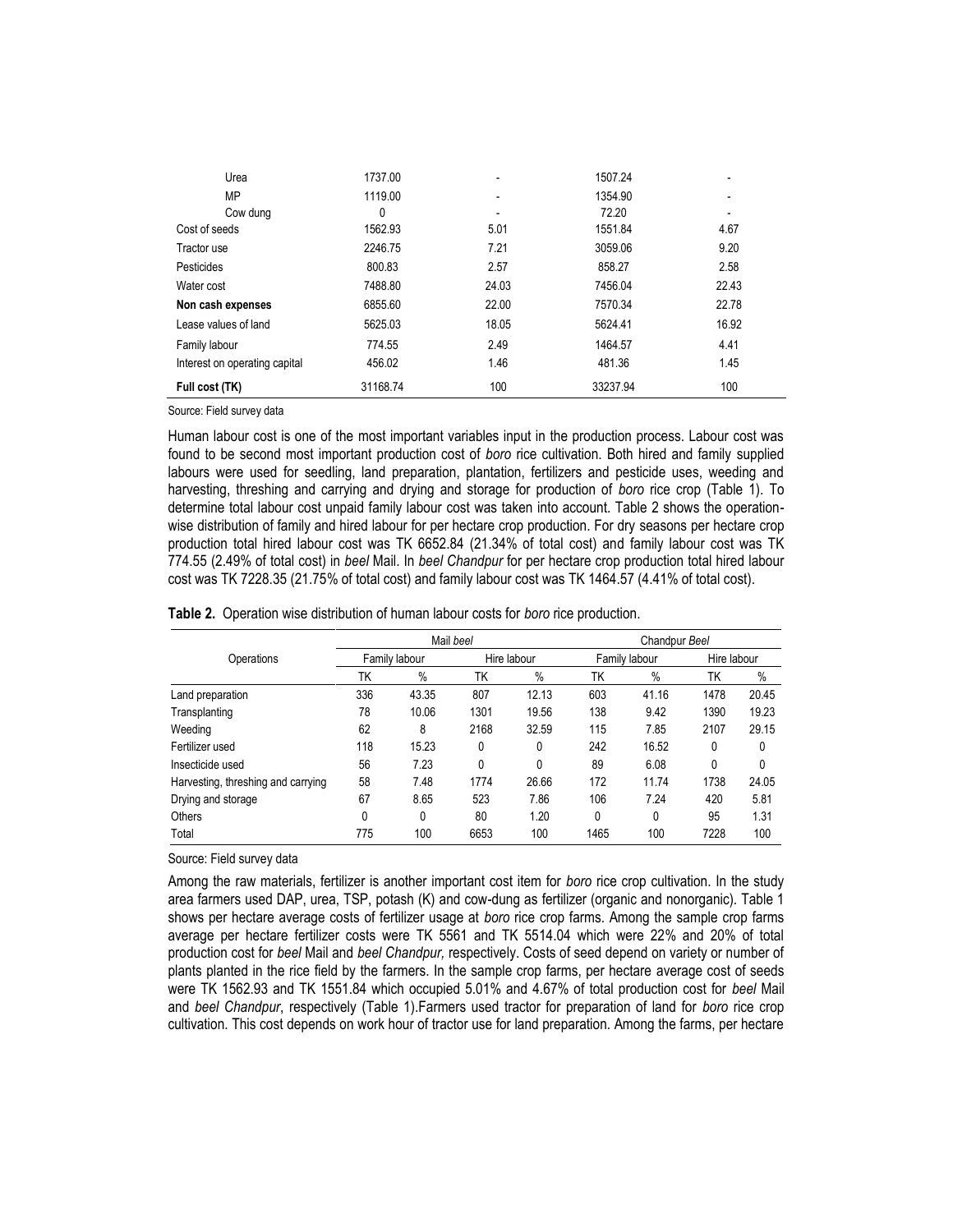average costs of tractor use were TK 2246.75 and TK 3059.06 which shared 7.21% and 9.2% of total costs of *boro* production for *beel* Mail and *beel Chandpur* respectively (Table 1).

Pesticides were used by the farmers during weeding period. Among the sample farms per hectare average costs of pesticide for *boro* rice crop were TK 800.83 and TK 858.27 which shared 2.57% and 2.58% of total production costs for *beel* Mail and *beel Chandpur,* respectively (Table 1).

The amount of money needed to meet the expenses of hired or purchased inputs such as, human labour, seeds, fertilizers, tractor use, pesticides and leveling etc. for *boro* rice cultivation were treated as operating capital. Interest on operating capital (IOC) was charged @ 10% annually and was estimated for the period which the operating capital was used. IOC was estimated by using the following formula (Miah, 1987).

 $\text{IOC} = \frac{\text{Operating capital} \times \text{Rate of interest} \times \text{Time consideration}}{2}$ 

2

(12)

IOC for *boro* rice production were estimated at TK 456.02 and TK 481.36 ha-1 and it is constituted 1.46% and 1.45% of the total cost for *beel* Mail and *beel Chandpur* respectively (Table 1).

The value of land has been estimated according to average lease value (local price) of seasonal floodplain land of the farmers. Land is usually charged for 1 season or four and half months. During study period, per hectare *boro* rice land was charged TK 5625.03 and 5624.41 for 4.5 months that shared 18.05% and 16.92% of all cost in *beel* Mail and *beel Chandpur* respectively (Table 1). Cost of land (rent) was considered as opportunity cost as some of the sample farms were privately owned and did not require land value.

## **Measurement of Returns of** *boro* **Production**

Per hectare average yields of *boro* rice were 4992.95±157.95 kg and 4783.20±117.15 kg in *beel* Mail and *beel Chandpur*, respectively. Average per hectare gross returns from sample *boro* rice farms were calculated TK 59873.31±1844.82 and TK 57642.10±1421.09 for *beel* Mail and *beel Chandpur* respectively by value of rice yields and its by-products. The price rates were measured according to prevailing market price (Table 3 and Figure 2).

|                                     | Beel Mail  |           |            | <b>Beel Chandpur</b> |  |  |
|-------------------------------------|------------|-----------|------------|----------------------|--|--|
| <b>Particulars</b>                  | Production | <b>SD</b> | Production | SD                   |  |  |
| Average gross returns (TK)          | 59873.31   | 1844.82   | 57642.10   | 1421.09              |  |  |
| Rice yield by value (TK)            | 54922.41   | 1736.92   | 52615.20   | 1287.64              |  |  |
| By product of rice (TK)             | 4950.90    | 118.77    | 5026.90    | 284.11               |  |  |
| Gross average cash cost (TK)        | 24313.14   | 1687.50   | 25667.59   | 1061.4               |  |  |
| Gross average full cost (TK)        | 31168.74   | 1611.52   | 33237.94   | 1931.99              |  |  |
| Net returns basis on cash cost (TK) | 35560.17   | 2317.93   | 31974.54   | 790.99               |  |  |
| Net returns basis on full cost (TK) | 28704.56   | 1144.68   | 24404.19   | 1115.67              |  |  |

| Table 3. Per hectare production of boro rice in seasonal rice field. |  |  |  |  |  |
|----------------------------------------------------------------------|--|--|--|--|--|
|----------------------------------------------------------------------|--|--|--|--|--|

Source: Field survey data

## **Measurement of Net Benefits of** *boro* **Production**

The per hectare returns over cash variables cost that is net profit of rice crop at *beel* Mail and *beel Chandpur* were TK 35560.17±2317.93 and TK 31974.54±790.99, respectively. Whereas it was TK 28704.56±1144.68 and TK 24404.19±1115.67 for *beel* Mail and *beel Chandpur* respectively on the basis of full cost. The net return of rice crop was found higher in the *beel* Mail than *beel Chandpur* (Table 3 and Figure 2).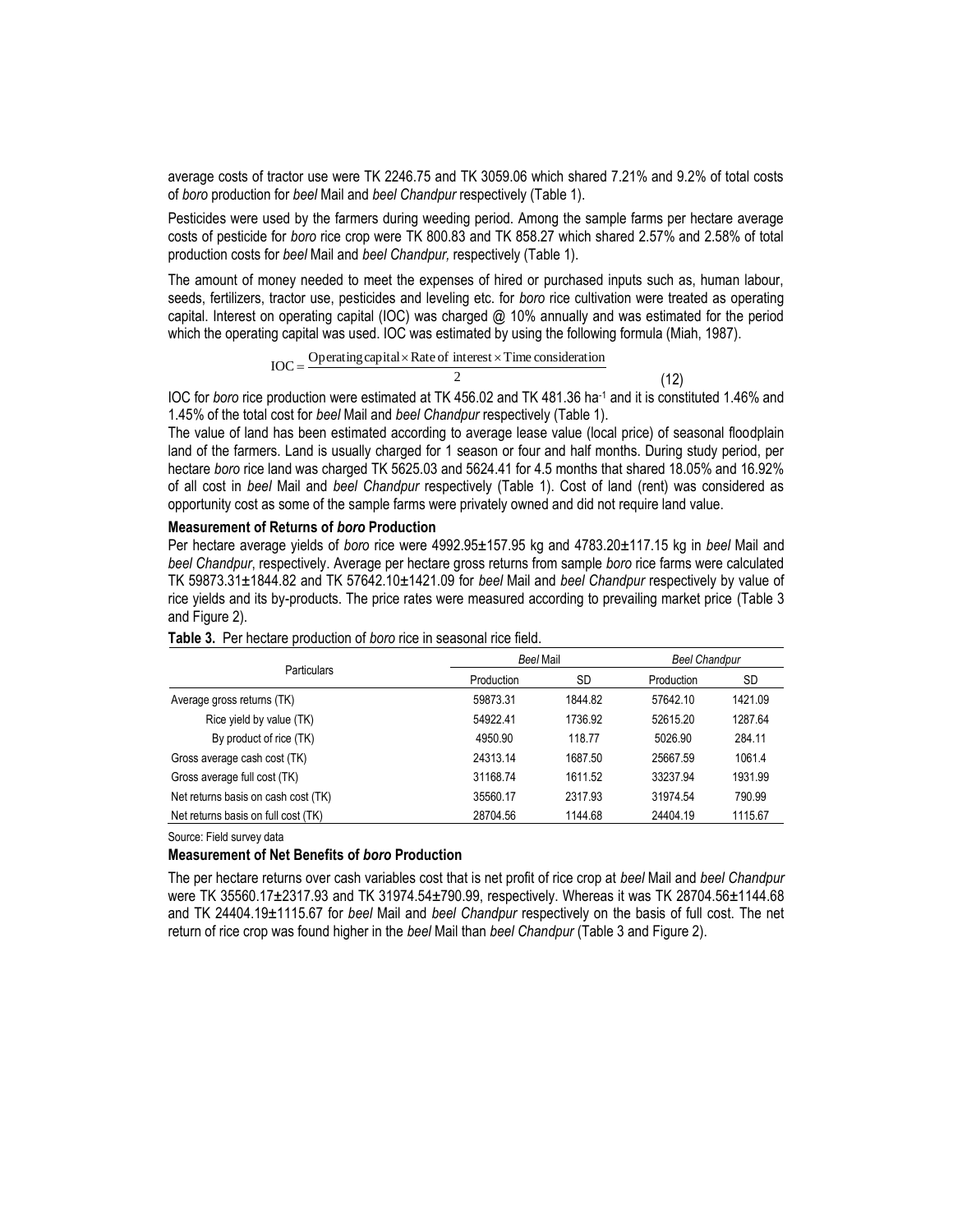

**Fig. 2.** Per hectare costs and returns of *boro* rice crop in sites of *beel.*

### **Measurement of Usage of Water**

The amount of irrigation water required for crop cultivation was observed during land soaking, vegetation phage, production phage and ripening phage. If the depth of irrigation water per hectare is 1mm, it is then considered that 10m<sup>3</sup> of water has been used in per hectare area for irrigation purpose. The estimated irrigation water volume applied to the *boro* rice farms are summarized in Table 4.

| Growth | Cultivation period<br>Water depth (mm) |           |              |                                             |
|--------|----------------------------------------|-----------|--------------|---------------------------------------------|
| (week) | (week)                                 | Mail beel | Chandpurbeel | Different phases of crop cultivation        |
|        |                                        | 50        | 100          | Soaking, land preparation,<br>transplanting |
|        | Jan 3rd                                | 71.00     | 72           |                                             |
| 2      | Jan 4th                                | 92.33     | 88           |                                             |
| 3      | Feb 1st                                | 115.00    | 109          | Vegetation phase                            |
| 4      | Feb 2nd                                | 131.00    | 128          |                                             |
| 5      | Feb 3rd                                | 132.33    | 133          |                                             |
| 6      | Feb 4th                                | 110.33    | 114          |                                             |
| 7      | Mar 1st                                | 63.67     | 61           | Reproductive phase                          |
| 8      | Mar 2nd                                | 72.33     | 76           |                                             |
| 9      | Mar 3rd                                | 127.67    | 133.6        |                                             |
| 10     | Mar 4th                                | 107.33    | 109          | Ripening phase                              |
| 11     | Apr 1st                                | 0         | 0            |                                             |
| 12     | Apr 2nd                                | 0         | 0            | No irrigation applied                       |
| 13     | Apr 3rd                                | 0         | 0            |                                             |
| 14     | Apr 4th                                | 0         | N            | Harvest                                     |
|        | Total                                  | 1073      | 1123.6       |                                             |

**Table 4.** Average irrigated water (mm) for *boro* rice cultivation at different stages**.**

Source: Field survey data

After seven and eight weeks of transplanting, farmers commonly apply less water to encourage tillering of rice plants. At *beel* Mail, water depth was 50 mm during land socking and land preparation, and 1023 mm for crop growth. In *beel* Chandpur water depth was 100 mm during land socking and land preparation, and 1023.6 mm for crop growth (Table 4).

**Measurement of Water Productivity**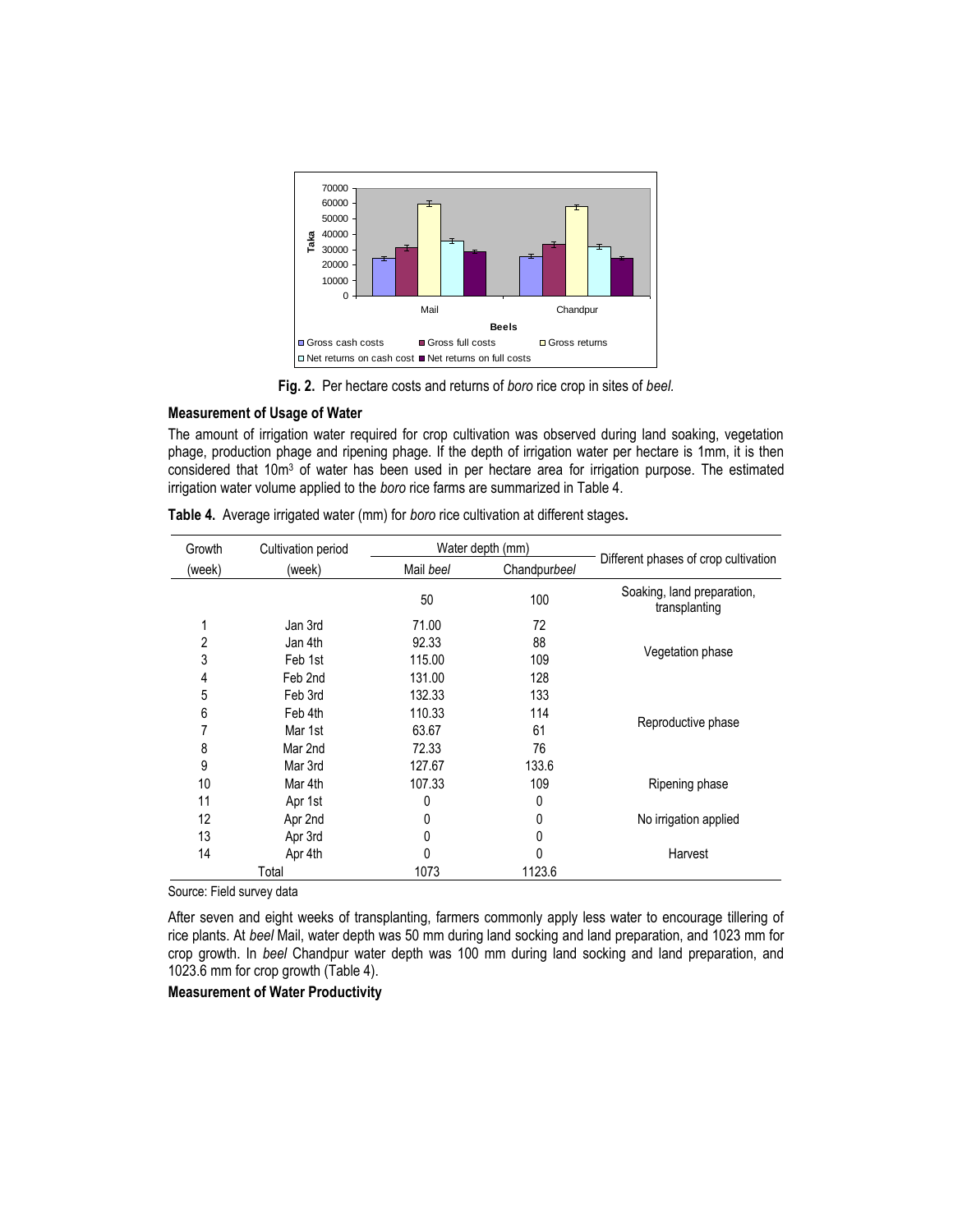After flood drawdown, rice crop cultivation on dry land of *beels* is mostly dependent on irrigation due to minimum or no rainfall during this period. The abstraction of water used at rice farms were directly related to deep tube-well (underground water) or both underground and surface water of floodplain *beels*.

Almost all of the cases the irrigated water was collected from Deep tube-well water (DTW). Amount of water consumption for rice crop was measured by millimeter (mm) of irrigated water. Table 5 shows the average water consumption at per hectare area for *boro* crop cultivation. The volumes of water consumption at farm level of *beel* Mail and *beel Chandpur* were 10730.5 m<sup>3</sup> ha<sup>-1</sup> and 11236 m<sup>3</sup> ha<sup>-1</sup> respectively.

Table 6 shows the WP by irrigated *boro* rice in winter season (dry *beel*) at the rice farms of *beel* Mail and *beel Chandpur*. Physical WP value ranged from 0.41 to 0.50 Kg m-3 among the selected rice farms in two floodplain *beels*. The range of physical WP was 0.44-0.50 Kg m-3 (average 0.47±0.018Kg m-3 ) at *beel* Mail, with an average yield of 4992.95±157.92 kg and WC ha-1 of 10730.5 m<sup>3</sup> and at *beel Chandpur* range of physical WP was 0.41-0.47 Kg m<sup>.3</sup>(average 0.43±0.014Kg m<sup>.3</sup>) with an average yield of 4783.20±117.15 kg and WC ha $-1$  of 11236 m $^3$ .

However, in *bell* Mail, WP values in monetary term were estimated TK 5.65±0.212 m-3 , TK 3.42±0.243 m-3 and TK 2.64±0.109 m<sup>-3</sup> for rice crop and its by-product based on gross returns, net return based on cash costs and net return based on full costs respectively. WP values in *beel Chandpur* were TK 5.19±0.163 m-3 , TK 2.87 $\pm$ 0.085 m<sup>-3</sup> and TK 2.14 $\pm$ 0.098 m<sup>-3</sup> for rice crop and its byproduct based on gross returns, net return based on cash costs and net return based on full costs respectively (Table 6).

**Table 5.** Per hectare water consumption of *boro* rice.

| Name of beels | Average water consumption per hectare |        |                         |  |  |  |  |
|---------------|---------------------------------------|--------|-------------------------|--|--|--|--|
|               | Water depth(mm)                       | SD     | Volume of water $(m^3)$ |  |  |  |  |
| Beel Mail     | 1073.05                               | 166.58 | 10730.5                 |  |  |  |  |
| Beel Chandpur | 1123.6                                | 81.07  | 11236                   |  |  |  |  |

Source: Field survey data

**Table 6.** Water productivity by *boro* rice crop in two *beels.*

|                                          | <b>Beel Mail</b> |                          | <b>Beel Chandpur</b> |       |  |
|------------------------------------------|------------------|--------------------------|----------------------|-------|--|
| Water productivity                       | $WP(m-3)$        | SD                       | $WP(m-3)$            | SD    |  |
| WP range by rice yield (Kg)              | $0.44 - 0.50$    | $\overline{\phantom{0}}$ | $0.41 - 0.47$        | -     |  |
| WP by rice yield (Kg)                    | 0.47             | 0.018                    | 0.43                 | 0.014 |  |
| WP by gross return (TK)                  | 5.65             | 0.212                    | 5.19                 | 0.163 |  |
| WP by net return based on cash cost(TK)  | 3.42             | 0.243                    | 2.87                 | 0.085 |  |
| WP by net return based on full cost (TK) | 2.64             | 0.109                    | 2.14                 | 0.098 |  |

Source: Field survey data

### **Correlation among the Variables**

Pearson correlation analysis shows that WP by *boro* rice yield in *beel* Mail has a positive significant correlation with rice yield (r=0.916, p<0.01) and negative significant correlation with water volume (r=-0.583, p<0.01) (Table 7).

**Table 7.** Correlation and significant test of water productivity with water volume and returns in *Beel* Mail.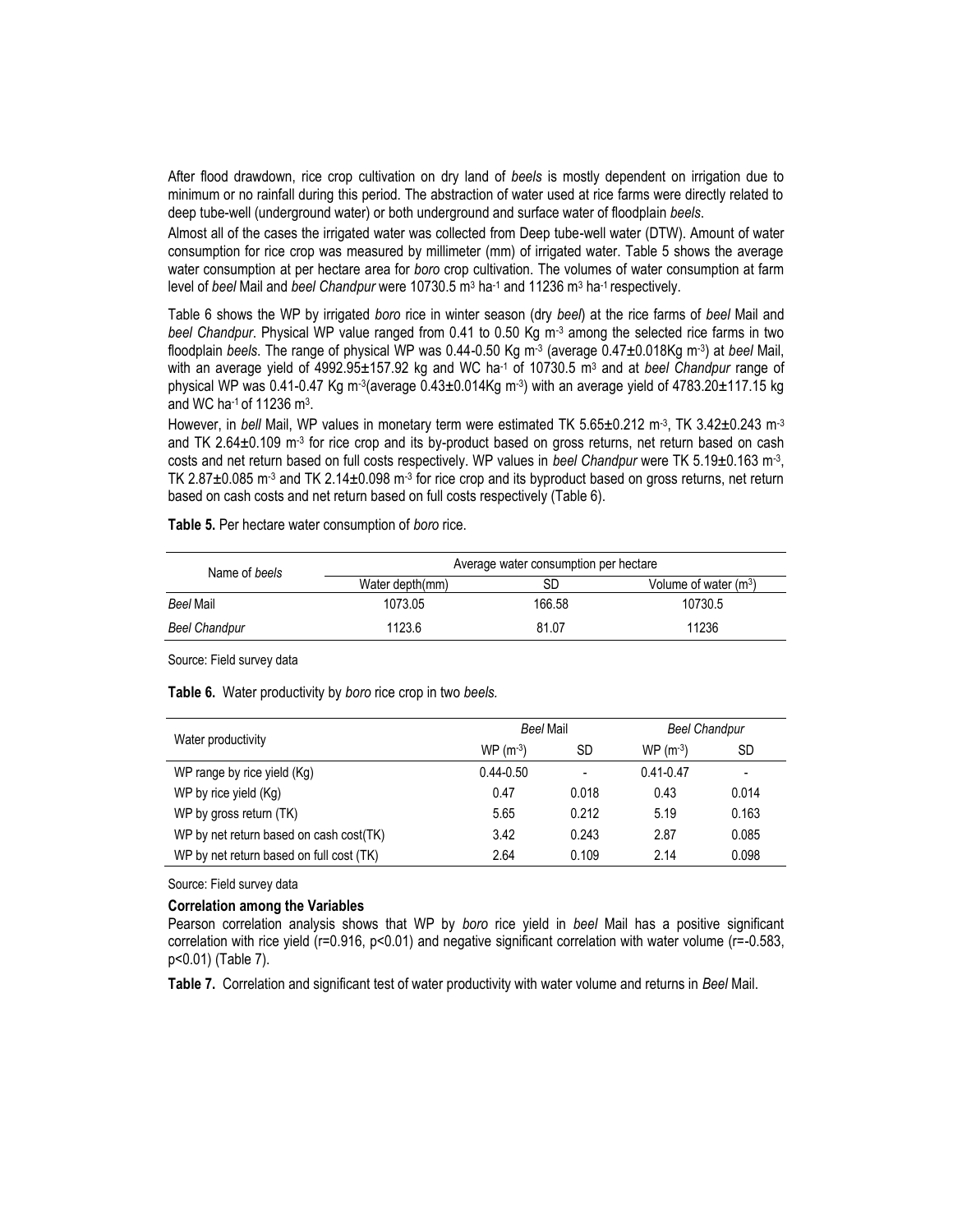| Particulars        | WV                   | RY        | GR        | <b>NRBCC</b> | <b>NRBFC</b>                             | <b>WPBRY</b>          | <b>WPBGR</b> | <b>WPBNCC</b> |
|--------------------|----------------------|-----------|-----------|--------------|------------------------------------------|-----------------------|--------------|---------------|
| <b>RY</b>          | $-0.242$             |           |           |              |                                          |                       |              |               |
| <b>GR</b>          | $-0.252$             | $1.00**$  |           |              |                                          |                       |              |               |
| <b>NRBFC</b>       | $-0.401*$            | $0.697**$ | $0.693**$ |              |                                          |                       |              |               |
| <b>NRBFC</b>       | 0.107                | $0.509**$ | $0.501**$ | 0.202        |                                          |                       |              |               |
| <b>WPBRY</b>       | $-0.583**$           | $0.916**$ | $0.919**$ | $0.743**$    | 0.352                                    |                       |              |               |
| <b>WPBGR</b>       | $-0.618**$           | $0.912**$ | $0.917**$ | $0.732**$    | $0.362*$                                 | $0.989**$             |              |               |
| <b>WPBNCC</b>      | $-0.576**$           | $0.671**$ | $0.670**$ | $0.980**$    | 0.156                                    | $0.788**$             | $0.785**$    |               |
| <b>WPBNFC</b><br>. | $-0.273$<br>$\cdots$ | $0.583**$ | $0.579**$ | 0.340        | $0.927**$<br>$\sim$ $\sim$ $\sim$ $\sim$ | $0.559**$<br>$\cdots$ | $0.582**$    | $0.362*$      |

\* Correlation is significant at the 0.05 level (2-tailed), \*\* Correlation is significant at the 0.01 level (2-tailed). WV= Water volume, RY= Rice yield, GR= Gross return, NRBCC= Net return basis of cash cost, NRBFC= Net return basis of full cost, WPBRY= WP by rice yield (Kg m<sup>-3</sup>), WPBGR= WP by gross return (TK m<sup>-3</sup>), WPBNCC= Net WP basis of net cash cost (TK m<sup>-3</sup>), WPBNFC= Net WP basis of net full cost

Moreover, at *beel Chandpur* WP has positive significant correlation with rice yield (r=0.972, p<0.001), whereas negative significant correlation with volume of irrigated water (r=-0.933, p<0.001) (Table 8).

Again WP by *boro* rice of *beel* Mail has a positive significant correlation with gross return (r=0.917, p<0.01) and net return based on cash cost (r=0.980, p<0.01). However, water volume shows negative significant correlation with gross return (r=-0.576, p<0.01) and net return based on cash cost (r= -0.576, p<0.01) (Table 7). Again at *beel Chandpur*, WP has a positive significant correlation with gross return (r=0.996, p<0.01) and net return based on cash cost (r=0.950, p<0.01). However, water volume shows negative significant correlation with gross return (r= -0.964, p<0.01) and net return based on cash cost (r= -0.719, p<0.01) (Table 8). Here the sign of correlation of "r" is positive means return will increase with increase of inputs and vice versa.

| Particulars   | WV         | <b>RY</b> | <b>GR</b> | <b>NRBCC</b> | <b>NRBFC</b> | <b>WPBRY</b> | <b>WPBGR</b> | <b>WPBNCC</b> |
|---------------|------------|-----------|-----------|--------------|--------------|--------------|--------------|---------------|
| <b>RY</b>     | $-0.917**$ |           |           |              |              |              |              |               |
| GR            | $-0.937**$ | $0.983**$ |           |              |              |              |              |               |
| <b>NRBFC</b>  | $-0.548**$ | $0.638**$ | $0.675**$ |              |              |              |              |               |
| <b>NRBFC</b>  | 0.188      | $-0.165$  | $-0.148$  | 0.150        |              |              |              |               |
| <b>WPBRY</b>  | $-0.933**$ | $0.972**$ | $0.965**$ | $0.653**$    | $-0.182$     |              |              |               |
| <b>WPBGR</b>  | $-0.964**$ | $0.977**$ | 0.996**   | $0.655**$    | $-0.158$     | $0.969**$    |              |               |
| <b>WPBNCC</b> | $-0.719**$ | $0.771**$ | $0.805**$ | $0.975**$    | 0.073        | $0.787**$    | $0.796**$    |               |
| <b>WPBNFC</b> | 0.041      | $-0.035$  | $-0.014$  | 0.224        | 0.989**      | $-0.049$     | $-0.019$     | 0.174         |

 **Table 8.** Correlation and significant test of water productivity with water volume and returns in *Beel* Chandpur.

\*\* Correlation is significant at the 0.01 level (2-tailed).

## **Discussions**

This study found gross WP of rice yield at 0.47±0.018 kg m-3 in *beel* Mail and 0.43±0.014 kg m-3 in *beel Chandpur* during dry season, which is also similar to the findings of Cai, Ximing and Rosegrant (2003). They showed that world WP of rice yield in 1995 was 0.15 to 0.60 Kg m<sup>-3</sup> which will increase from 1995 to 2025. The findings of this study are a little higher than the WP value in Pakistan but lower than the findings in Philippines and China. The WP values for gross inflow of irrigation were 0.27 kg m<sup>-3</sup> ranging from 0.20 kg m<sup>-3</sup> to 0.31 kg m<sup>-3</sup> in Punjab, Pakistan. The irrigation WP of traditional rice cultivation in Tuanlin China was1.95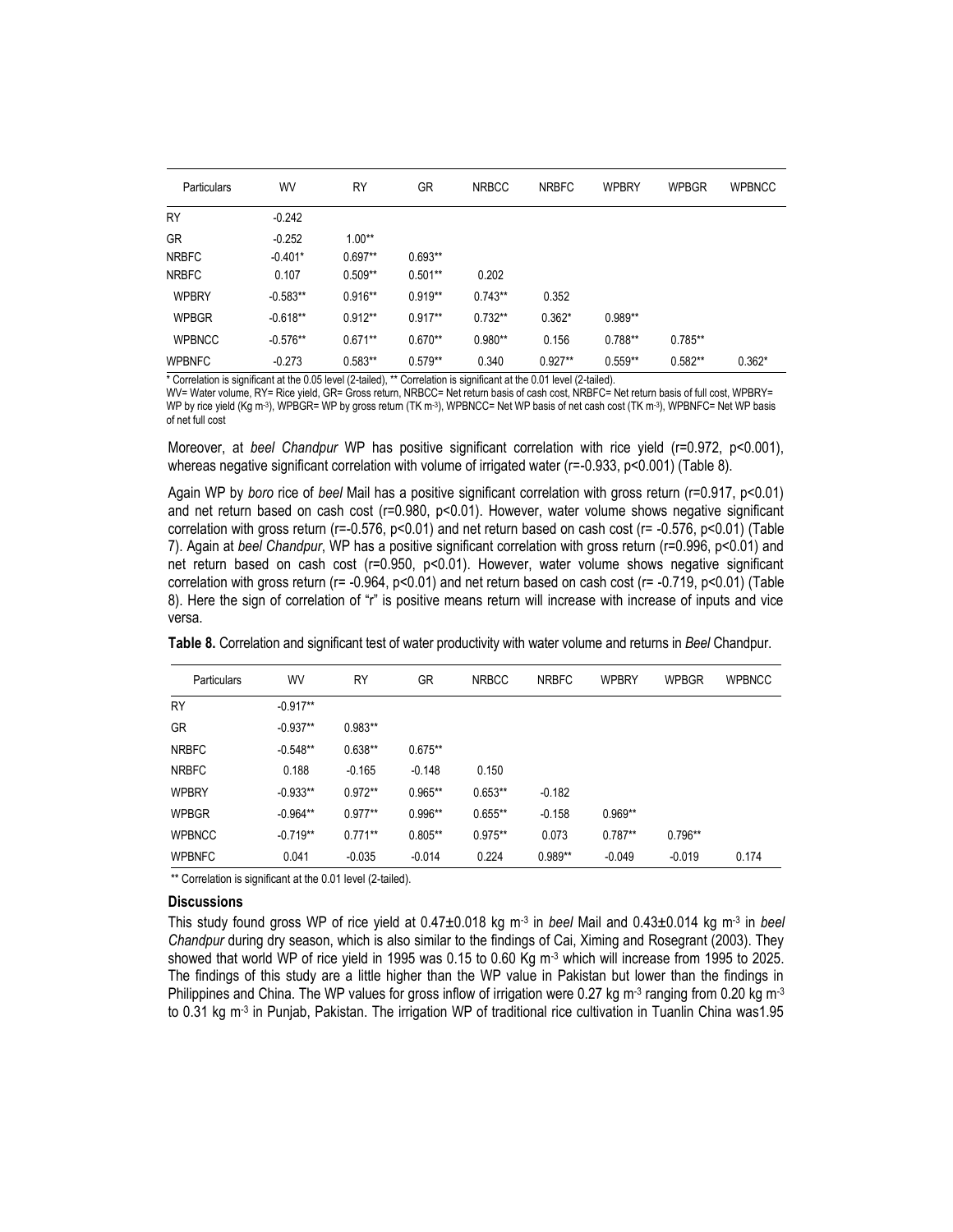kg m-3 (Dong *et al*. 2001) and in Philippines for wet seeded rice was 1.4 to 1.6 kg m-3 (Toung and Bouman 2002). This variation may be due to variations of rice crop cultivated, land, and usage of fertilizer, environment and cultivating technology.

Again in dry season WP from per cubic meter irrigation water in monetary term of *beel* Mail were TK 5.65±0.212, TK 3.42±0.243 and TK 2.64±0.109 based on gross return, net return considering cash costs and net return considering full costs. However, in *beel Chandpur* these values were TK 5.19±0.163 m-3 , TK 2.87±0.085 m<sup>-3</sup> and TK 2.14±0.098 m<sup>-3</sup>. It was also evident from the study that higher WP was obtained in *beel* Mail area than *beel Chandpur* area in dry season due to higher gross yield of *boro* rice against less amount of irrigation water used. The usage of average irrigation water in the *boro* rice farms were estimated 10730.05 $\pm$ 166.58 m<sup>-3</sup> and 11236 $\pm$ 81.07 m<sup>-3</sup> with an average production of yield 4992.95 $\pm$  157.92 kg and 4783.20±117.15 kg in *beel* Mail and *beel Chandpur,* respectively. Statistical correlation indicates that 1% increase of rice yield of *boro* rice crop, keeping irrigation water constant at farm levels in *beel* Mail will increase 0.916% of WP, whereas 1% volume of irrigation water increase, keeping rice yield of rice crop constant, would result in decrease of WP by 0.583%. Again at *beel Chandpur*, 1% increase of rice yield of *boro* rice crop, keeping irrigation water constant, will increase 0.972% of WP, and 1% volume of irrigation water increase, keeping rice yield of rice production constant, would result in decrease WP by 0.933%.

WP of *boro* rice yield per cubic meter of water use was 4.65% higher in *beel* Mail than *beel Chandpur*. Production cost considering material input costs were also found less in *beel* Mail specially tractor and labeling cost during land preparation resulting in higher net WP. Per hectare land preparation cost was TK 4769 which shared less than 40% of the production cost in *beel* Mail whereas the cost was TK 6668 which shared above 60% of the production cost for *beel Chandpur*. Per hectare cost for land preparation was more than 28% higher in *beel Chandpur* compared to *beel* Mail.

### **Conclusions**

It was found that WP values were higher in *beel* Mail than the *beel Chandpur* due to intervention of community based fish culture. In dry season land preparation cost was less in *beel* Mail area because water was reserved for fish culture till *boro* rice cultivation so that land was swallow and no weed.

#### **Acknowledgements**

The authors would like to acknowledge the financial support for this research from the World Fish Center (Community Based Fish Culture in Irrigation System and Seasonal Floodplain Project (CP35) funded by CGIAR Challenge Program Water & Food, April 2005 -31 Dec 2010) and Malaysian Commonwealth Scholarship (MCS), Ministry of Higher Education, Malaysia (Ref. KPT (BS) 035/11/002, 15.2.2006- 31.5.2009).

#### **References**

- Alam MS, Hossain MS. (2007). "Beel". Banglapedia. Asiatic Society of Bangladesh. [http://banglapedia.search.com.bd/HT/B\\_0382.htm. \(23rd nov. 2007\)](http://banglapedia.search.com.bd/HT/B_0382.htm.%20%0d(23rd%20nov.%202007))
- Bastiaanssen WGM, Van Dam JC, Droogers P. (2003). Introduction. In Dam, J.C. van, and R.S. Malik (Eds.), 2003. Water productivity of irrigated crops in Sirsa district, India. Integration of remote sensing, crop and soil models and geographical information systems. *WATPRO final report*, including CD-ROM. 6, 11-19.
- Bessembinder JJE, Leffelaar PA, Dhindwal AS, Ponsioen TC. (2005). Which crop and which drop, and the scope for improvement of water productivity. *Agric. Water Manage.* 73 (2), 113–130.
- Cai, X. and Rosegrant, M. (2003). World water productivity: Current situation and future options. In: Kijne, J.W., Barker, R. and Molden, D. (Eds.) *Water Productivity in Agriculture: Limits and Opportunities for Improvement.* CABI, Wallingford, 163-178.
- Dong B, Loeve R, Li YH, Chen CD, Molden D. (2001). Water productivity in Zhanghe irrigation system: Issues of scale. *Proceedings of an international workshop on water saving irrigation for rice*. Wuhan, China.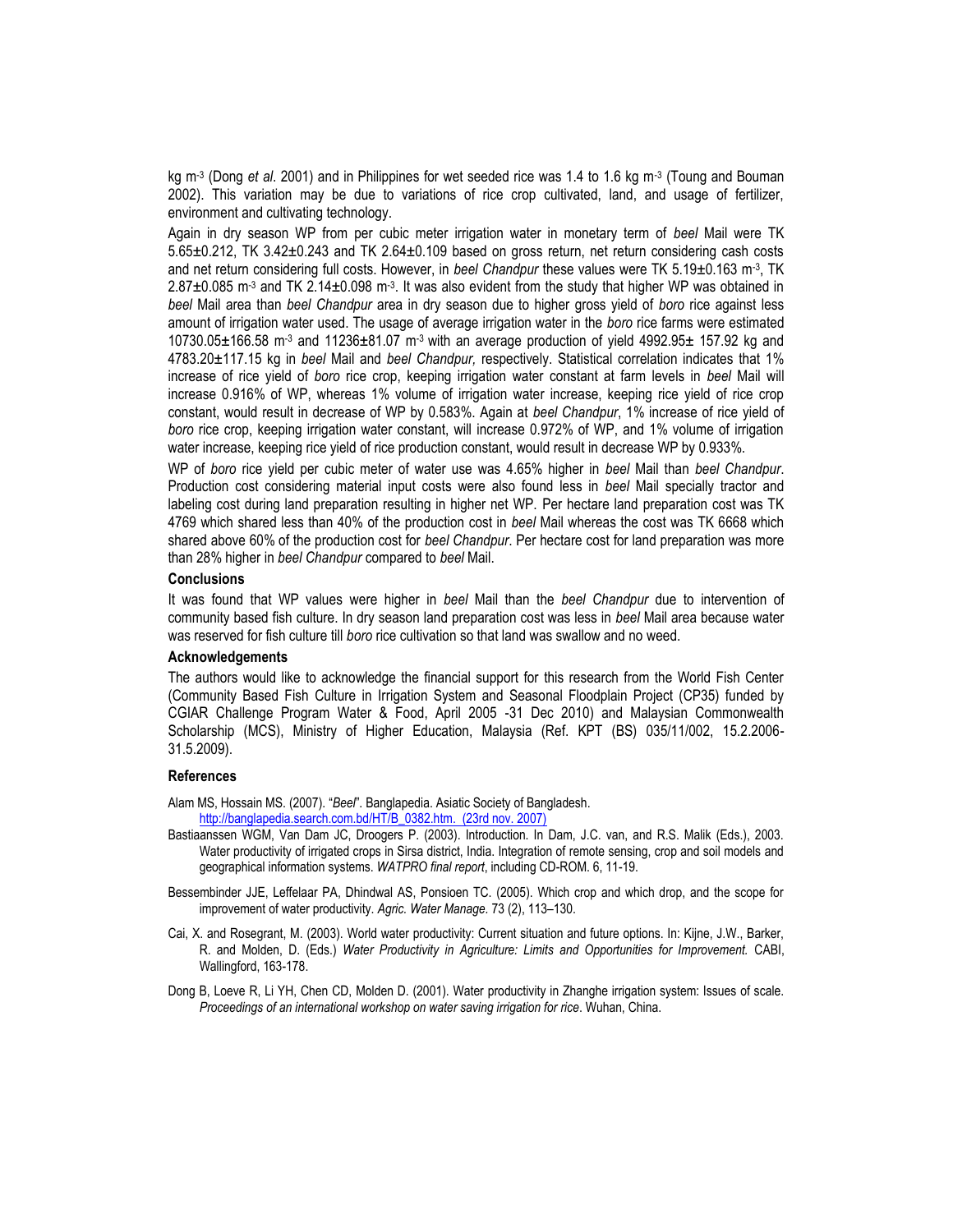- Droogers P. Bastiaanssen WGM. (2002). Irrigation performance using hydrological and remote sensing modelling. *J. of Irrigation and Drainage Engineering* 128, 11-18.
- Dugan PJ, Dey MM, Sugunan VV. (2006). Fisheries and Water productivity in tropical river basins:enhancing food security and livelihoods by managing water for fish. *Agricultural Water Productivity.* 80, 262-275.
- FAO. (2001). *The economics of conservation agriculture*. Rome, Italy: FAO, Land and water development division, Food and Agriculture organization of the United Nations.
- FAO. (2003). Raising water productivity. Issues in world agriculture 2001-2004, Spotlight 2001-2004. [http://www.fao.org/AG/magazine/0303sp2.htm,](http://www.fao.org/AG/magazine/0303sp2.htm) (4th July 2007) pp-?
- Guerra LC, Bhuiyan SI, Tuong TP, Barker R. (1998). Producing more rice with less water from irrigated systems. *SWIM Paper 5*. Sri Lanka, Colombo: International Water Management Institute.
- Hofer T, Messerli B. (1997). Floods in Bangladesh; Process Understanding and Development Strategies. Institute of Geography, Univ. of Beren, Switzerland. [http://www.blackwell-synergy.com/doi/pdf/10.1046/j.1365-](http://www.blackwell-synergy.com/doi/pdf/10.1046/j.1365-2400.2003.00339.x) [2400.2003.00339.x.](http://www.blackwell-synergy.com/doi/pdf/10.1046/j.1365-2400.2003.00339.x) (5th May 2007).
- IFAD, WorldFish Center (2002). Increasing and Sustaining the Productivity of Fish and Rice in the Flood-prone Ecosystems in South and Southeast Asia.
- Kijne J, Barker R, Molden D. (Eds.) (2003). Water productivity in agriculture: limits and opportunities for improvement. Comprehensive assessment of Water Management in Agriculture, Series No. 1*, CABI press*, Wallingford, UK, 352 pp.
- Merrett S. (1997). Introduction to the economics of water resources: An international perspective. London: University College London Press.
- Miah MTH.(1987).Appraisal of deep shallow tube well irrigation project in the Tangail District in Bangladesh, *MSC Dissertation*. University of New England, Armidale, Australia.
- Molden D, Sakthivadive R. (1999). Water Accounting to Assess Use and Productivity of Water. *International Journal of Water Resources Development*, 15, 55-71.
- Molden D. (1997). Accounting for water use and productivity. *SWIM Paper 1.* Colombo, Sri Lanka: International Irrigation Management Institute.
- Molden D, Murray-Rust H, Sakthivadivel R,Makin I. (2001). A water productivity framework for understanding and action. *Workshop on Water productivity*. Wadduwa, Sri Lanka, November 12 and 13, 2001.
- Molden D, Sakthivadivel R, Perry CJ, de Fraiture, C. Kloezen, WH. (1998). Indicators for comparing performance of irrigated agricultural systems. *Research report* 20.Colombo, Srilanka: International Water Management Institute.
- MPO.(1986). *National Water Plan. Sector Analysis*. *Master Plan Organization (MPO) Technical Report No. 1*, Ministry of Water Resources, Dhaka.
- Nishat A. (1990). Background Paper on Water Resources and Flood Control. Department of Water Resources Engineering, Bangladesh University of Engineering and Technology, Dhaka.
- Pimentel D, Berger B, Filiberto D, Newton M, Wolfe B, Karabinakis E, Clark, S, Poon, E, Abbett, E, Nandagopal S. (2004). Water resources: agricultural and environmental issues. *Bioscience.* 54 (10), 909–918.
- Powell W, Gabe. (2009). Identifying Land Use/Land Cover (LULC) Using [National Agriculture Imagery Program](http://en.wikipedia.org/wiki/National_Agriculture_Imagery_Program) (NAIP) Data as a Hydrologic Model Input for Local Flood Plain Management. Applied Research Project, Texas State University[. http://ecommons.txstate.edu/arp/296,](http://ecommons.txstate.edu/arp/296/) (6th May 2007).

Rahman AKA. (1989). *Freshwater of Bangladesh*. Zoological Society of Bangladesh, Dhaka, 364-366 pp.

Rijsberman FR. (2006). Water scarcity: fact or fiction? *Agricultural Water Management*. 80, 5–22.